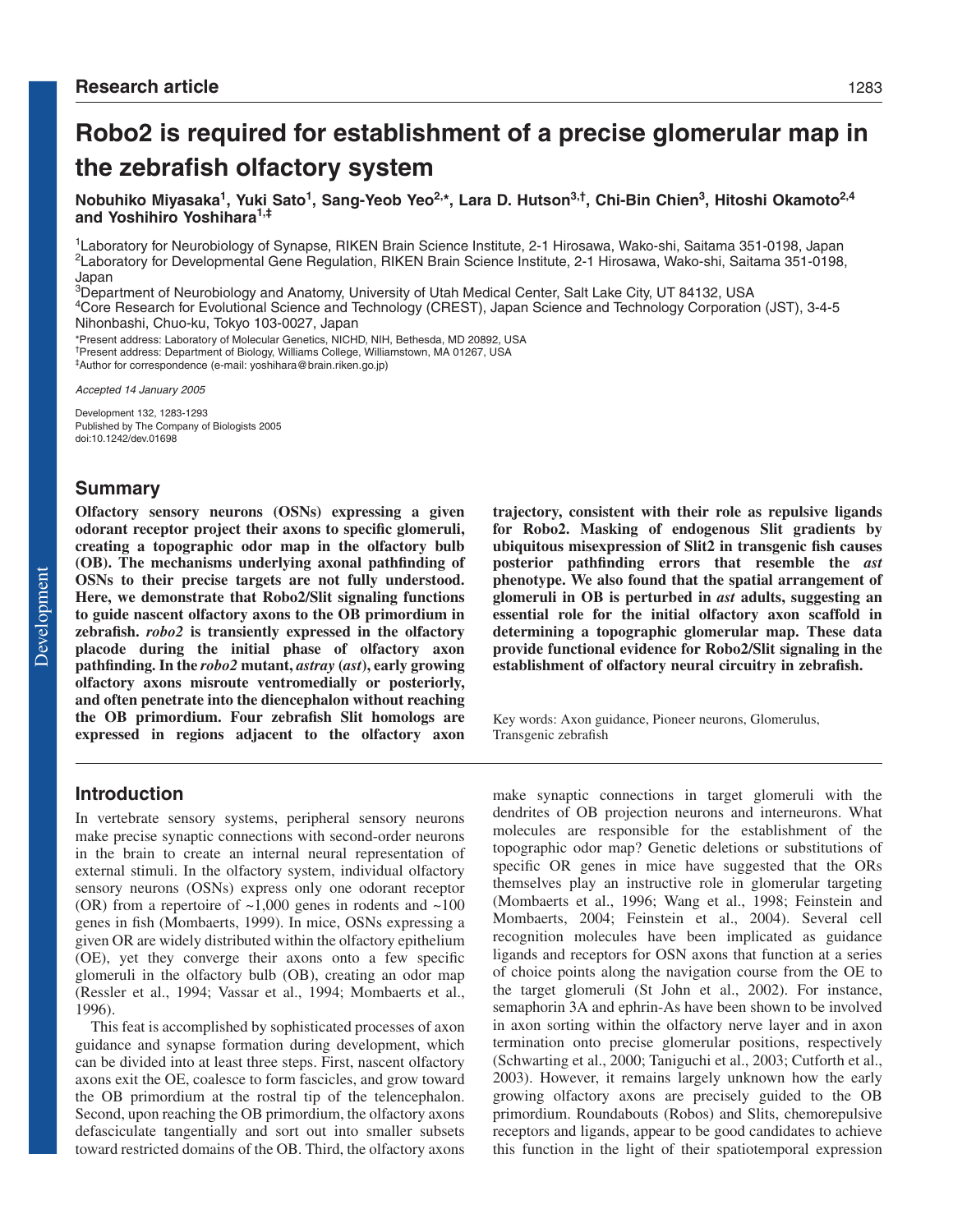## 1284 Development 132 (6) Research article

patterns in the developing olfactory system (Yuan et al., 1999; Lee et al., 2001; Marillat et al., 2002).

Robos are evolutionarily conserved transmembrane glycoproteins belonging to the immunoglobulin (Ig) superfamily (Kidd et al., 1998; Sundaresan et al., 1998; Zallen et al., 1998). Robo was originally identified from studies of *Drosophila* mutants in which axons misroute at the midline in the ventral nerve cord (Seeger et al., 1993). Drosophila Robo protein prevents commissural axons from inappropriately recrossing the midline by sensing the repulsive ligand Slit secreted from the midline glia (Kidd et al., 1998; Kidd et al., 1999). In vertebrates, the roles of Robo/Slit repulsive signaling have been implicated in axon pathfinding of various types of neurons (Bagri et al., 2002; Nguyen-Ba-Charvet et al., 2002; Plump et al., 2002; Knöll et al., 2003; Long et al., 2004). We have previously shown that the zebrafish mutant *astray* (*ast*) exhibits deviation of retinal axons from their normal route, and that *ast* is defective in the gene encoding Robo2 (Fricke et al., 2001; Hutson and Chien, 2002).

Here, we demonstrate, by using *ast* mutants and Slit2 overexpressing zebrafish, that Robo/Slit signaling is required for proper navigation of the early growing olfactory axons toward the OB primordium. Furthermore, we propose that the establishment of a sound glomerular map in the adult OB requires the precise formation of the initial axon scaffold, which is mediated by Robo2 at early developmental stages.

# **Materials and methods**

#### **Fish maintenance**

Zebrafish, *Danio rerio*, were maintained and embryos were collected essentially as described (Westerfield, 1995). Embryos were staged according to hours postfertilization (hpf) at 28.5°C and morphological criteria (Kimmel et al., 1995). Collected embryos were maintained in 1/3 Ringer's solution (39 mM NaCl, 0.97 mM KCl, 1.8 mM CaCl2, 1.7 mM Hepes at pH 7.2) supplemented with 100 units/ml penicillin and 100 µg/ml streptomycin. In some cases, 0.002% phenylthiourea was added after 12 hpf to prevent pigmentation.

#### **Generation of transgenic zebrafish**

A bacterial artificial chromosome (BAC) clone containing the zebrafish olfactory marker protein (OMP) gene was isolated from Down-to-the-Well BAC pools (Genome Systems). Roughly 6-kb and 2-kb fragments upstream of the OMP translation start site were subcloned into pEGFP-1 (Clontech) to generate pOMP<sup>6k</sup>:GFP and pOMP2k:GFP, respectively. To facilitate axonal localization of reporter protein, the *EGFP* cDNA of pOMP<sup>6k</sup>:GFP and pOMP<sup>2k</sup>:GFP was replaced with *EYFP-Mem* cDNA (Clontech), which encodes a fusion protein consisting of the N-terminal 20 amino acids of GAP-43 and EYFP. The resulting plasmids, pOMP<sup>6k</sup>:gap-YFP and pOMP2k:gap-YFP, were purified, linearized, and diluted to 50 ng/µl in distilled water containing 0.1% Phenol Red. The DNA solution was injected into the blastomere of one-cell stage embryos. Embryos with fluorescence were raised to sexual maturity and founder fish were identified by the expression of YFP-fluorescence in their progeny. Four transgenic lines were obtained from injections with pOMP6k:gap-YFP and pOMP2k:gap-YFP (two lines for each construct). Two lines, termed  $\mathrm{Tg}(\mathrm{OMP}^{6k}:\text{gap-YFP})^{\mathrm{rw031a}}$  and Tg(OMP<sup>2k</sup>:gap-YFP)<sup>rw032a</sup>, in which strong YFP fluorescence was observed, were used in this study.

#### **Fish lines**

*astray* mutants (*astti272z*) were kept as homozygotes because they are partially adult viable and fertile (Fricke et al., 2001). *ast* homozygotes (*ast*/*ast*) were crossed with heterozygous Tg(OMP6k:gap-YFP)rw031a transgenic fish (abbreviated as *omp:yfp/+*), and then *ast*/+;*omp:yfp*/+ fish were crossed with *ast* homozygotes to obtain *ast*/*ast*;*omp:yfp*/+ embryos. To identify *ast*/*ast*;*omp:yfp*/+ fish, genomic DNA was extracted from embryos, or fin-clips of adults, and typed by PCR amplification of a DNA fragment containing the  $ast^{t272z}$  allele using the primers 5′-GAA TGA CTC CTC GTC GCT CT-3′ and 5′-TAT GGT GGT AGG GCT AAG GAC-3′, followed by direct sequencing of the PCR products. A transgenic line, Tg(hsp70:Slit2-GFP)rw015d (previously called HS2E-4S) (Yeo et al., 2001; Yeo et al., 2004), in which the Slit2-GFP fusion protein can be heat-induced, was used to overexpress Slit2.

#### **Whole-mount in situ hybridization**

Digoxigenin (DIG)-labeled cRNA probes for *robo2* (Lee et al., 2001), *slit1a*, *slit1b* (Hutson et al., 2003), *slit2* and *slit3* (Yeo et al., 2001) were used. Whole-mount in situ hybridization was performed as previously described (Hauptmann and Gerster, 1994), with the following modifications. DIG-labeled probes synthesized by in vitro transcription were purified with Micro Bio-Spin 30 columns (Bio-Rad). Embryos were hybridized with probes overnight at 55°C in hybridization solution (2.5 mM EDTA, 300 mM NaCl, 50% formamide, 1 mg/ml yeast RNA,  $1 \times$ Denhardt's solution, 5% dextran sulfate, 20 mM Tris-HCl at pH 8.0). After hybridization, embryos were treated with RNase A (20 µg/ml) for 30 minutes at 37°C.

#### **DiI-staining**

DiI-staining of OSNs was carried out according to Dynes and Ngai (Dynes and Ngai, 1998).

#### **Immunohistochemistry**

Whole-mount immunohistochemistry was carried out as previously described (Macdonald, 1999), with the following modifications. Embryos older than 2 days postfertilization (dpf) were fixed in 2% trichloroacetic acid in phosphate-buffered saline (PBS), and permeabilized in acetone for 7 minutes at –20°C. PBS containing 1% dimethylsulfoxide and 0.1% Tween-20 (PBDT) was used as washing solution.

For simultaneous in situ detection of *robo2* transcripts and YFP antigens, immunostaining with diaminobenzidine was done first, as described above, except that MAB (100 mM maleic acid, 150 mM NaCl), containing 2% blocking reagent (Roche Diagnostics) and 0.5% heparin, was used for blocking and incubation solutions.

For immunostaining of adult OB sections, 12- to 14-month-old female fish (~4 cm body length) were anesthetized with 0.016% tricaine, and telencephalic hemispheres including OBs were dissected out. Tissues were fixed overnight at 4°C in 4% paraformaldehyde in PBS, equilibrated in 30% sucrose, frozen in O.C.T. Compound, sectioned on a cryostat (20  $\mu$ m thickness), and mounted onto silanecoated glass slides. The sections were incubated sequentially with 5% NGS in PBS containing 0.1% Triton X-100, primary antibodies, and fluorescent dye-conjugated secondary antibodies.

Antibodies used were as follows: rabbit polyclonal anti-GFP antibody (1:1000, a kind gift from Dr N. Tamamaki); mouse monoclonal anti-calretinin antibody (1:1000, Swant); mouse monoclonal anti-SV2 antibody [1:20, supernatant, Developmental Studies Hybridoma Bank (DSHB) at University of Iowa]; mouse monoclonal zns-2 antibody (1:200, supernatant, DSHB); rabbit polyclonal anti-PCAM antibody (rabbit IgG; 0.4 µg/ml); Alexa488 conjugated goat anti-rabbit IgG antibody (1:300, Molecular Probes); Cy3-conjugated goat anti-mouse IgG (1:300, Jackson ImmunoResearch); peroxidase-conjugated secondary antibody (Histofine Simple Stain Max PO, Nichirei, Tokyo, Japan). Anti-PCAM antiserum was produced by Sawaday Technology (Tokyo, Japan). A synthetic C-terminal peptide (20 amino acid residues) of zebrafish PCAM was conjugated with keyhole limpet hemocyanin, and a rabbit was immunized with the conjugate. The generated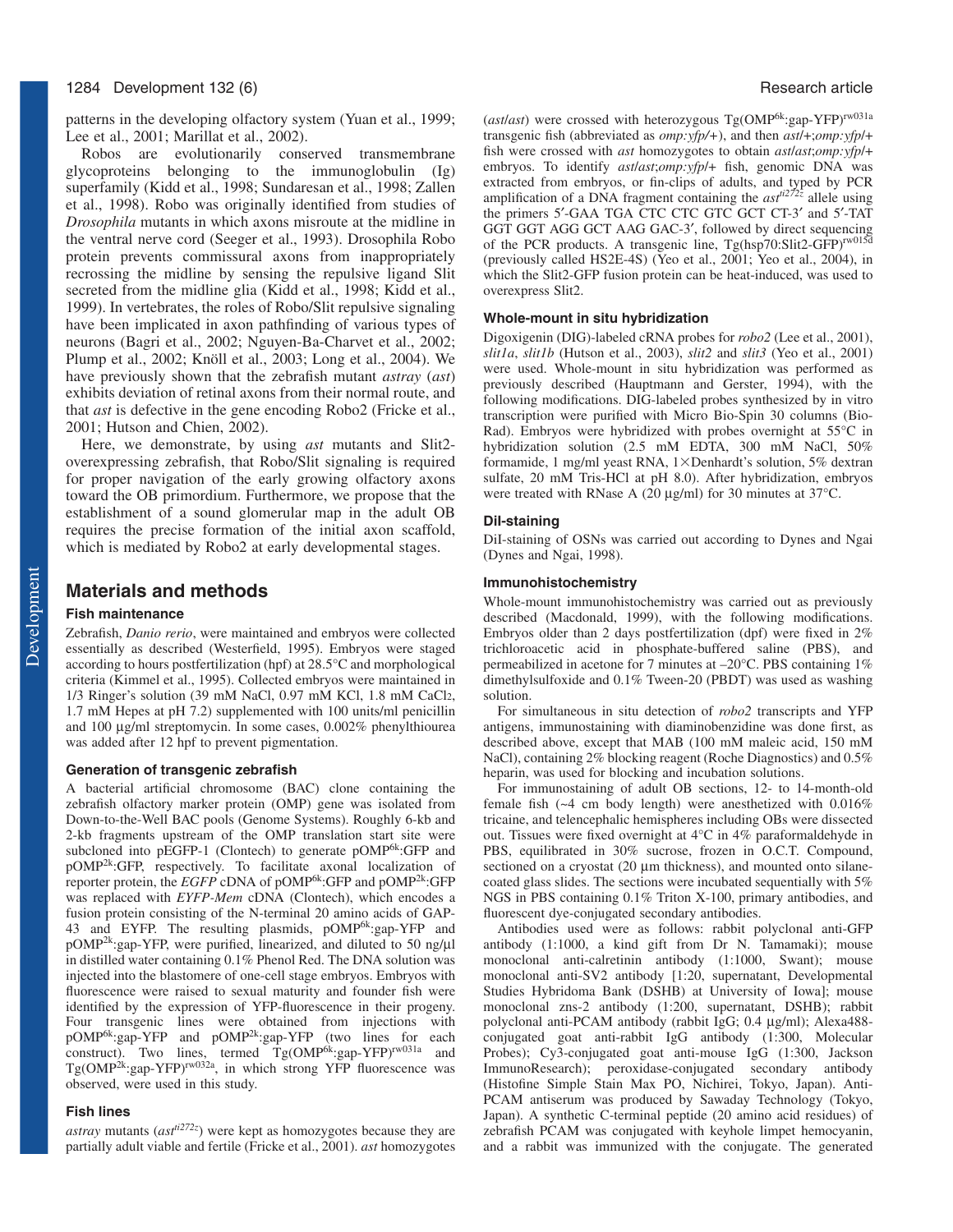antiserum was purified by immunoaffinity chromatography with peptide-coupled resin.

# **Results**

## **Transient expression of robo2 in the developing olfactory placode**

We first conducted a detailed temporal expression analysis of *robo2* in the olfactory placode by whole-mount mRNA in situ hybridization, in order to shed light on its potential roles in olfactory axon guidance. In zebrafish, the olfactory placodes are first evident at 18-20 hpf between forebrain and eyes as thickenings of the ectoderm (Hansen and Zeiske, 1993). *robo2* expression in the olfactory placode could be detected at 20 hpf (Fig. 1B). From 24 to 36 hpf, when the early olfactory axons emerging from the olfactory placode grew toward the OB primordium, *robo2* mRNA was strongly expressed in the olfactory placode in addition to in the brain (Fig. 1C-E). At 48 hpf, when the pioneering olfactory axons had arrived at the OB primordium and started to form discrete axonal condensations (proto-glomeruli), *robo2* expression in the olfactory placode was greatly diminished and detectable only in a few cells located near the nasal pit, although its expression remained high in the brain (Fig. 1F). We were unable to detect evident *robo2* expression in adult OE by section in situ hybridization (data not shown).

## **OSN axons make posterior pathfinding errors in ast embryos**

To elucidate the role of *robo2* in the developing olfactory system, we examined the trajectories of OSN axons in *astrayti272z* (*ast*) mutant zebrafish, an allele that lacks a functional Robo2 receptor (Fricke et al., 2001). Because OSNs have dendrites whose cilia are exposed to the environment, we labeled OSNs by dipping the embryos into a solution containing DiI at 3.5 dpf (Dynes and Ngai, 1998). Following at least a 1-hour incubation to allow diffusion of DiI into axons, the trajectories of OSN axons were viewed from anterior and dorsal directions by confocal laser scanning microscopy. In wild type, OSN axons exited the OE through a restricted region on its medial side, forming a tightly fasciculated bundle (Fig. 2B). They extended dorsally soon after exiting the OE and then defasciculated tangentially on the surface of the OB (Fig. 2B,C). In *ast* homozygotes, many OSN axons reached the OB, but several axonal fibers misrouted posteriorly and penetrated into the diencephalon without reaching the OB (Fig. 2D-G). The posteriorly misrouting axons occasionally crossed the midline to the contralateral side (arrows in Fig. 2F,G). To assess phenotypic penetrance and strength, we counted the number of embryos having a given pathfinding error (Table 1). All *ast* homozygous embryos exhibited posterior pathfinding errors with some differences in maximal reach value, and ~50% of *ast* homozygotes had midline-crossing errors; such trajectories were never observed in wild-type or *ast* heterozygous embryos (Table 1).

## **Dynamic axon behavior in ast embryos**

Understanding how posterior pathfinding errors in *ast* embryos arise requires the visualization of dynamic axon behavior. For this purpose, we generated transgenic lines that express membrane-targeted YFP under the control of the zebrafish



**Fig. 1.** Transient expression of *robo2* mRNA in the developing olfactory placode, shown by whole-mount in situ hybridization. (A-E) Dorsal views with anterior to the top; (F) ventral view with anterior to the top. As the olfactory placode moves from a dorsal to a more ventral location during development, it is more easily viewed from the ventral side at 48 hpf. Arrowheads (both open and closed) denote the position of the olfactory placode. *robo2* mRNA was detected in the olfactory placode in embryos at stages between 20-36 hpf (closed arrowheads in B-E). Scale bar: 50 µm.

olfactory marker protein (OMP) promoter (Çelik et al., 2002; Yoshida et al., 2002). We then crossed *ast* to one of the transgenic lines, Tg(OMP<sup>6k</sup>:gap-YFP)<sup>rw031a</sup> (abbreviated as omp:yfp), and carried out time-lapse observation of dynamic OSN axon projections (Fig. 3). The zebrafish olfactory placode contains a transient population of neurons, which are morphologically and spatially distinct from OSNs: they are dendrite-less unipolar neurons whose cell bodies are situated in the ventromedial portion of the olfactory placode (Whitlock and Westerfield, 1998). At 1 dpf, YFP fluorescence was detected in ~10 unipolar neurons (closed arrowheads in Fig. 3A,F), and in several early developing OSNs with dendrites extending toward the presumptive olfactory pit (open arrowheads in Fig. 3A,F). Emergence of the axons from the olfactory placode was significantly retarded in *ast* homozygotes when compared with heterozygotes at 1 dpf (Fig. 3A,F). In *ast* homozygotes, many axons grew dorsally toward the OB primordium, but several axons misrouted ventromedially soon after exiting the olfactory placode at 1.5 dpf (short arrows in Fig. 3G). At 2 dpf, the axons that had misrouted at the exiting point formed fascicles and became prominent, with an increase in number of YFP-labeled OSNs (short arrows in Fig. 3H). By 3 dpf, the aberrant axonal fascicles had often penetrated the diencephalon, occasionally crossing the midline (Fig. 3I,J). At 3 dpf, the gross projections to OB were reduced in homozygotes when compared with heterozygotes (Fig. 3D,I). Notably, YFP-labeled dorsolateral glomeruli (thick arrows in Fig. 3D) disappeared in homozygotes (Fig. 3I). These observations demonstrate that the posteriorly projecting and midline-crossing errors arise in *ast* mutants at the time when the first olfactory axons leave the olfactory placode.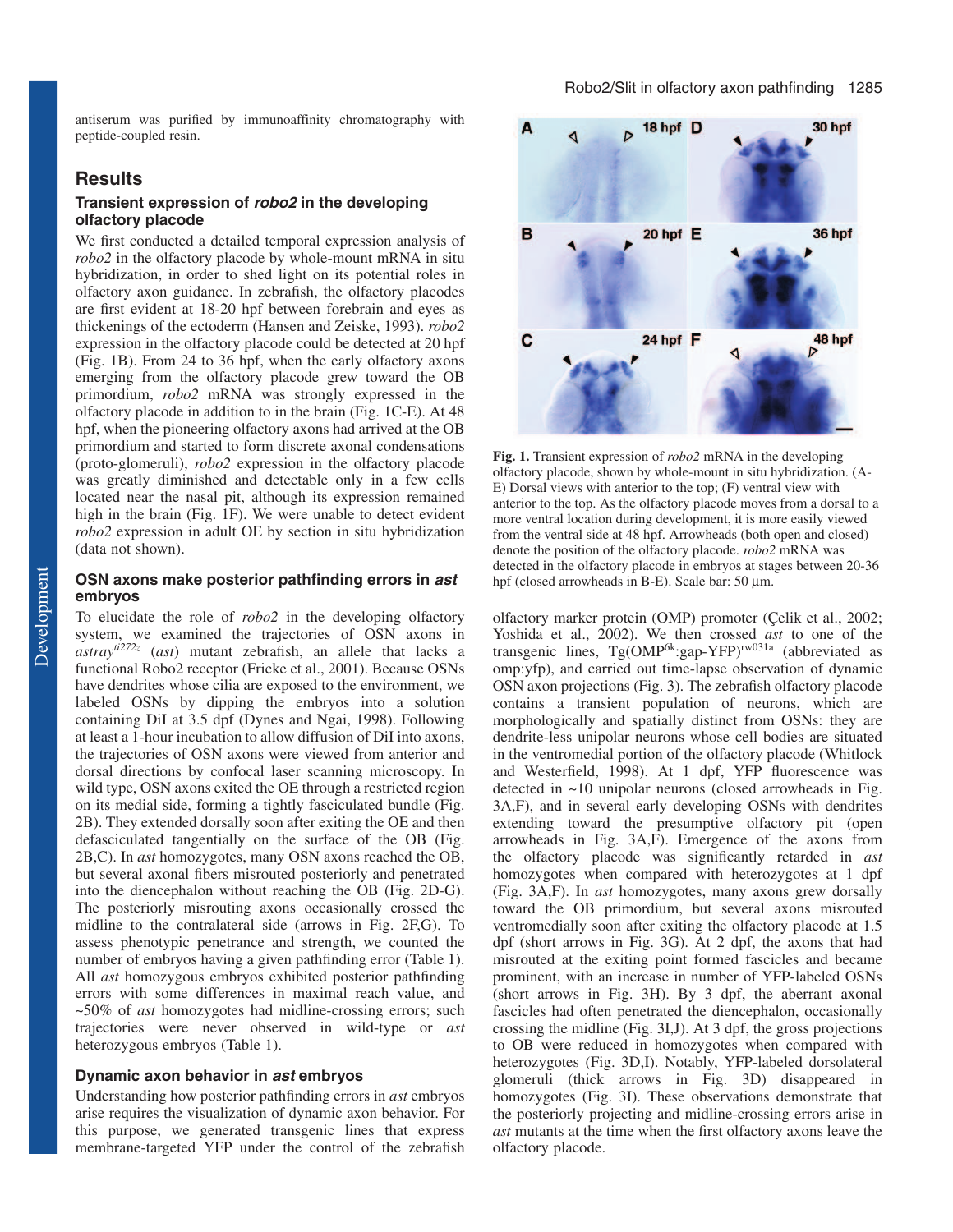

**Fig. 2.** *ast* embryos show OSN axon pathfinding defects. OSN axons in wild-type and homozygous *ast* embryos were labeled by external application of DiI at 3.5 days postfertilization (dpf) and viewed by confocal microscopy. (A) Diagrams representing frontal and dorsal views of the 3.5-dpf zebrafish head. ob, olfactory bulb; oe, olfactory epithelium; tel, telencephalon; di, diencephalon; a, anterior; p, posterior; d, dorsal; v, ventral. Broken rectangles indicate the region observed in B-G. (B-G) One wild-type (B,C) and two *ast* (D,E; F,G) examples are shown in frontal (B,D,F) and dorsal (C,E,G) views, as composite images generated from the series of optical sections. (D-G) In *ast* mutants, many axons reach the OB, but some fibers misroute posteriorly and penetrate into the diencephalon without reaching the OB (arrowheads and arrows). The posteriorly projecting fibers occasionally cross the midline (arrows in F,G). Scale bar: 100 µm.

# **The axons of unipolar neurons misroute in ast embryos**

The earliest neurites emerging from the olfactory placode at 24 hpf have previously been identified as axons of the unipolar neurons (Whitlock and Westerfield, 1998; Whitlock and Westerfield, 2000). Thus, it is likely that the misrouting axons in *ast* embryos at the time when the first olfactory axons leave the olfactory placode are derived from the unipolar neurons. To clarify whether the unipolar neurons express *robo2*, we performed double in situ detection for *robo2* transcripts and YFP antigens in the omp:yfp transgenic line at 30 hpf. As described above, the unipolar neurons were readily distinguishable from OSNs by their unique location and morphology. Hybridization signals for *robo2* transcripts were uniformly distributed within the olfactory placode (Fig. 4A,B), and seen on the cell bodies of the unipolar neurons (arrowheads in Fig. 4B), as well as in the early developing OSNs (arrows in Fig. 4B).

It has been reported that the zns-2 antibody (Trevarrow et al., 1990) recognizes the axons of unipolar neurons (Whitlock and Westerfield, 1998). We therefore performed zns-2-labeling of 36-hpf *ast* embryos to assess whether or not the unipolar neurons make pathfinding errors in the absence of Robo2 function. In wild type, the zns-2-positive axons formed a tight fascicle and extended dorsally along the surface of the telencephalon (Fig. 4C), whereas in *ast* mutants, the zns-2 positive axons defasciculated immediately after growing out of the olfactory placode and some of them misrouted ventromedially toward the midline (Fig. 4D). These trajectories resembled those of the early growing YFP-labeled axons observed in *ast*/*ast*;*omp:yfp*/+ embryos (Fig. 3G). Because the dendrite-less unipolar neurons are unlabeled by external

| Table 1. Pathfinding defects of OSN axons in 3.5-dpf embryos |
|--------------------------------------------------------------|
|--------------------------------------------------------------|

|                            |            |                          | Posterior pathfinding errors |         |          |                 |  |
|----------------------------|------------|--------------------------|------------------------------|---------|----------|-----------------|--|
|                            | No obvious | Maximal reach* $(\mu m)$ |                              |         | Midline- |                 |  |
|                            | n          | pathfinding errors       | < 100                        | 100-200 | >200     | crossing errors |  |
| Wild type                  |            |                          |                              |         |          |                 |  |
| $ast/+$                    |            |                          |                              |         |          |                 |  |
| astlast                    | 13         |                          |                              |         |          |                 |  |
| wt hs <sup>†</sup>         |            |                          |                              |         |          |                 |  |
| slit2 no-hs $\overline{ }$ | 10         |                          |                              |         |          |                 |  |
| slit2 hs $\frac{8}{3}$     |            |                          |                              |         |          |                 |  |

OSN axons were labeled by external application of DiI at 3.5 dpf. Numbers indicate the number of embryos showing a given axon pathfinding error.

\*The distance from the boundary between the olfactory epithelium and the telencephalon to the farthest point of the posterior misrouted axons, measured from composite dorsal view images from a series of optical sections.

† Heat-induced wild-type embryos.

‡ Non-heat-induced *hsp:slit2-gfp/+* embryos.

§ Heat-induced *hsp:slit2-gfp/+* embryos.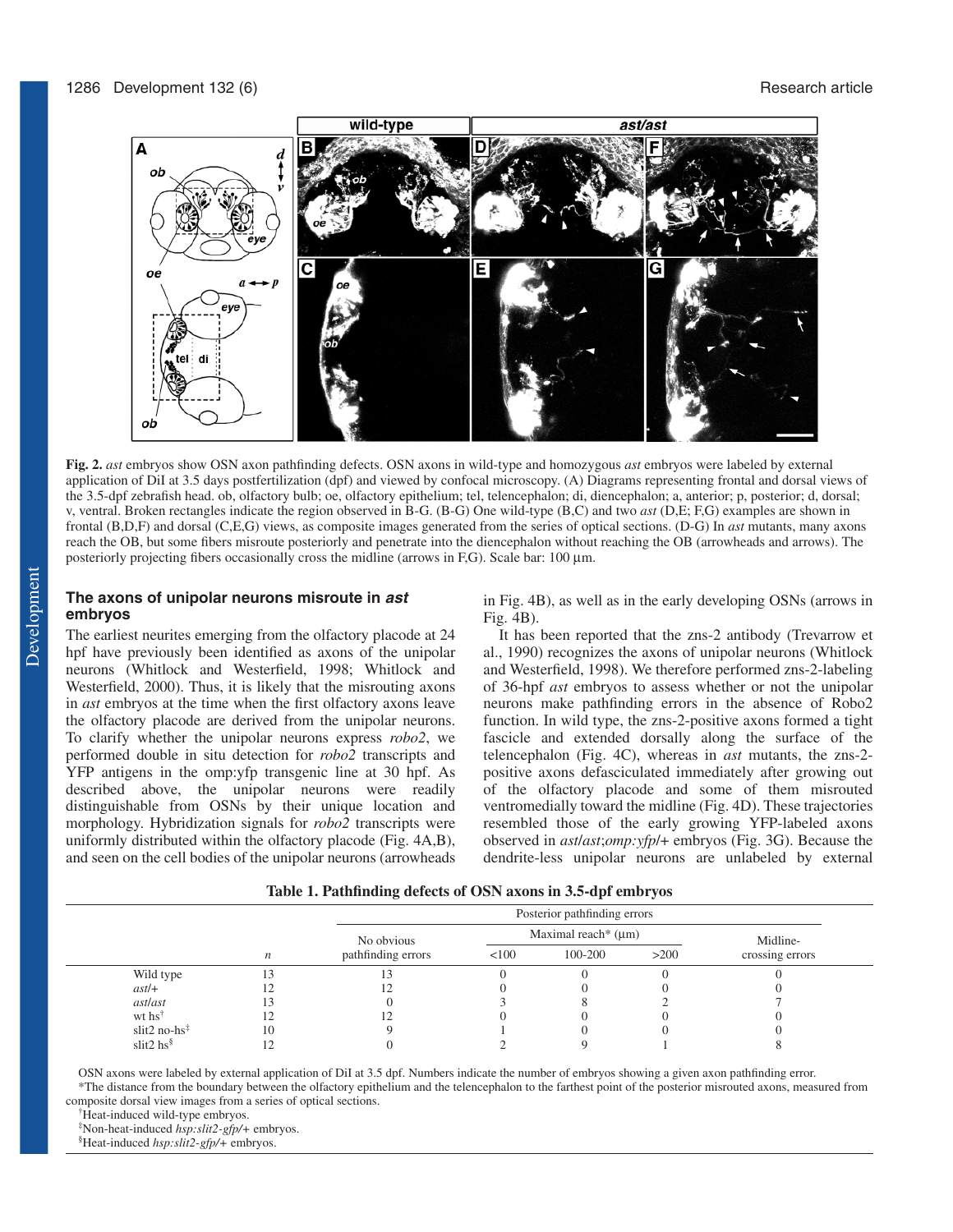application of DiI, the misrouting axons labeled by DiI in *ast* embryos should have originated from OSNs (Fig. 2D-G). Taken together, these results indicate that both unipolar neurons and OSNs make pathfinding errors in *ast* embryos.

#### **Spatial expression patterns of four members of Slit genes**

To examine whether the *ast* phenotype correlates with the



**Fig. 3.** Time-lapse observation of YFP-labeled olfactory axons in living embryos. Dynamic axon behaviors in representative *ast*/+;*omp:yfp*/+ (A-E) and *ast*/*ast*;*omp:yfp*/+ (F-J) embryos are shown. YFP expression under the control of the OMP promoter is observed in unipolar neurons (closed arrowheads in A,F), as well as in OSNs (open arrowheads in A,F). In the *ast* homozygote, several axons misroute ventromedially soon after exiting the olfactory placode at 1.5 dpf (short arrows in G). These misrouted axons form two fascicles at 2 dpf (short arrows in H), and further extend posteriorly to reach the diencephalon at 3 dpf (short arrows in I,J). A single aberrant fascicle that directly misprojects to the diencephalon is marked by the long arrows in G-J. Note that the YFP-labeled lateral glomeruli observed in the *ast* heterozygote (thick arrows in D) are not present in the homozygote (I). A-D,F-I, frontal views; E,J, dorsal views. Scale bar: 100 µm.

#### Robo2/Slit in olfactory axon pathfinding 1287

expression of Slit genes, the Robo2 ligands, we conducted a detailed spatial expression analysis by whole-mount in situ hybridization (Fig. 5). All four members of the zebrafish Slit family, *slit1a*, *slit1b*, *slit2* and *slit3* (Yeo et al., 2001; Hutson et al., 2003) were expressed close to the olfactory axon trajectory during the initial phase of olfactory axon pathfinding. At 30 hpf, *slit1a*, *slit1b* and *slit2* were expressed in bilateral clusters of cells located near the boundary between the telencephalon and diencephalon (arrowheads in Fig. 5C,F,I). *slit1a* and *slit1b* were also expressed in bilateral clusters in the telencephalon (arrows in Fig. 5B,C,E,F), adjacent to the region where the pioneering olfactory axon termini were extending (Fig. 5N,O). *slit2* and *slit3* were expressed along the midline in the ventral forebrain (thick arrows in Fig. 5H,K). These regions of Slit expression were located posteriorly or ventromedially adjacent to the olfactory axon pathway (Fig. 5P), consistent with a function of Slits as chemorepellents for the Robo2-expressing olfactory axons. Such spatial expression patterns of Slit genes were maintained



**Fig. 4.** The unipolar neurons express *robo2* and make pathfinding errors in *ast* embryos. (A,B) Frontal views of the olfactory placode of 30-hpf *omp:yfp*/+ embryos. (A) Whole-mount in situ hybridization. Blue dots are signals for *robo2* mRNA on the focal plane. Broad blue staining in the olfactory placode is derived from signals on cells that are out of the focal plane. (B) Double stainning for *robo2* mRNA and YFP antigen. Early developing OSNs (arrows) and unipolar neurons (arrowheads) are stained in brown with anti-GFP antibody. Hybridization signals for *robo2* mRNA (blue dots) are seen on the somata of both cell types. White dotted lines indicate the boundary between the olfactory placode and telencephalon. (C,D) Frontal views of the head of wild-type (C) and *ast* homozygous (D) embryos stained with zns-2 antibody at 36 hpf. The zns-2-positive axons misroute medially or ventromedially immediately after exiting the olfactory placode in *ast* embryos (arrows in D). Asterisks mark the position of the olfactory pit. d, dorsal; m, medial. Scale bar: 50 µm.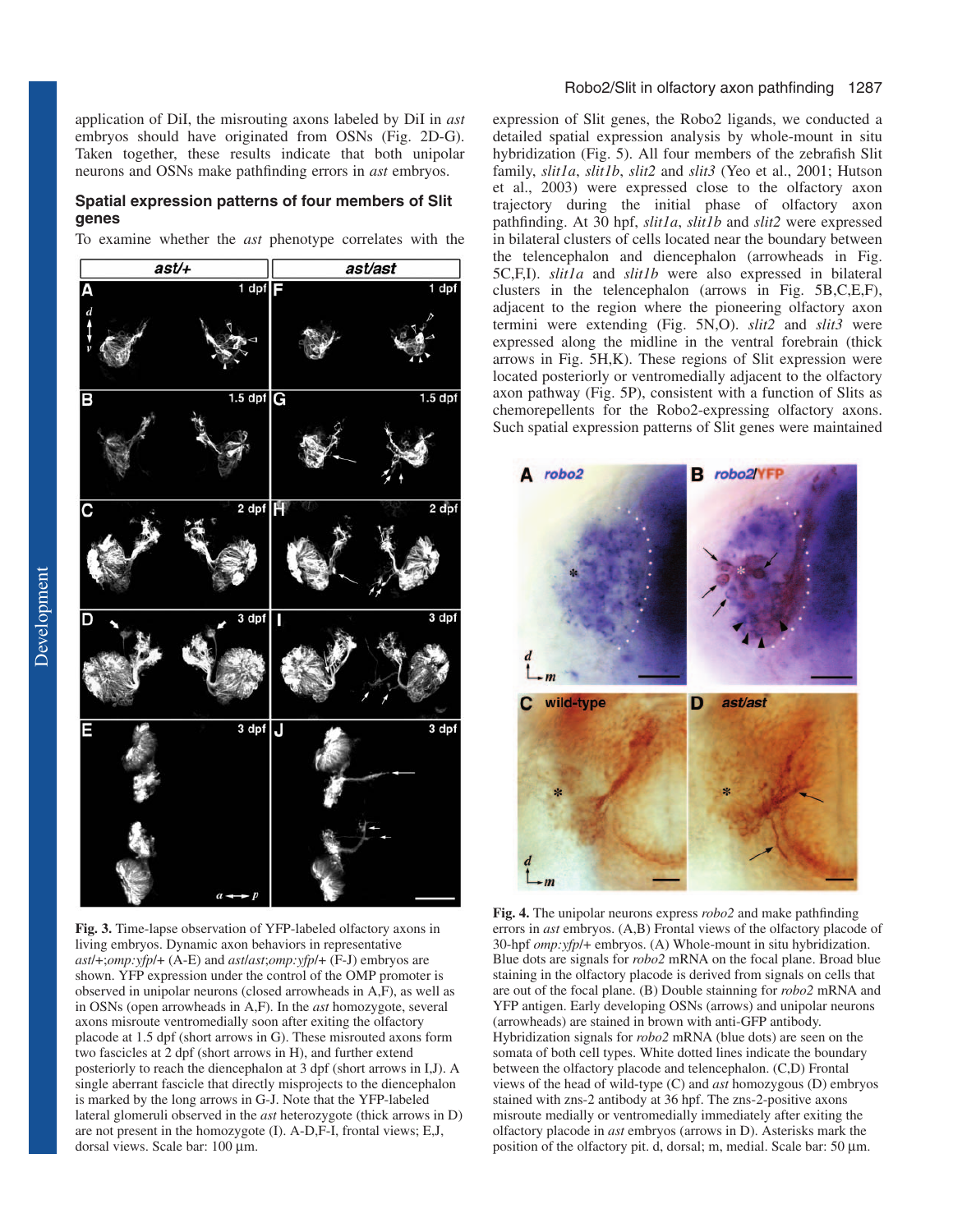

**Fig. 5.** Spatial expression patterns of four Slit mRNAs are consistent with a function as repulsive cues for the olfactory axons. Heads of 30-hpf whole-mounted embryos hybridized with *slit1a* (A-C), *slit1b* (D-F), *slit2* (G-I) and *slit3* (J-L) probes. The olfactory axon trajectory of a Tg(OMP<sup>2k</sup>:gap-YFP)<sup>rw032a</sup> transgenic embryo stained with anti-GFP antibody is shown in M-O. *slit1a*, *slit1b* and *slit2* are expressed in bilateral clusters of cells located near the boundary between the telencephalon and diencephalon (arrowheads in C,F,I). *slit1a* and *slit1b* are also expressed bilaterally in the telencephalon (arrows in B,C,E,F). *slit2* and *slit3* are expressed along the midline in the ventral forebrain (thick arrows in H,K). The correlation between the regions of Slit expression and the olfactory axon trajectory (green) is schematized in P. A,D,G,J,M, lateral views with anterior to the left; B,E,H,K,N, frontal views with dorsal to the top; C,F,I,L,O, dorsal views with anterior to the top. The focal planes of frontal (B,E,H,K,N) and dorsal (C,F,I,L,O) views are indicated in the corresponding leftmost panels (A,D,G,J,M). Asterisks mark the position of the olfactory pit. Scale bar: 100 µm.

from 24 to 36 hpf (data not shown). These results suggest that the *ast* phenotype may be attributed to a defect in Robo2/Slit signaling that normally prevents olfactory axons from entering into inappropriate areas.

## **Ubiquitous misexpression of Slit2 impairs OSN axon pathfinding**

We previously demonstrated that ubiquitous overexpression of Slit2 in transgenic zebrafish causes pathfinding errors of the axons of Mauthner neurons and the central axons of trigeminal sensory ganglion neurons (Yeo et al., 2004). We therefore investigated whether localized Slit sources are critical for OSN axon pathfinding, by inducing ubiquitous misexpression of Slit. We used a transgenic line, Tg(hsp70:Slit2-GFP)rw015d (abbreviated as hsp:slit2-gfp), in which a Slit2-GFP fusion protein could be induced ubiquitously following an increase in ambient temperature (to 39°C for 50 minutes) (Yeo et al., 2001; Yeo et al., 2004). Heterozygous hsp:slit2-gfp embryos were heat-induced at 19 hpf and re-induced at 31 hpf to maintain the Slit2 expression level during the period of initial olfactory axon outgrowth. At 3.5 dpf, OSN axons in the heat-induced hsp:slit2-gfp transgenic embryos were labeled by external application of DiI and the trajectories were analyzed by confocal microscopy. Intriguingly, the resulting phenotype of Slit2-overexpressing embryos resembled the Robo2 loss-offunction phenotype: some axonal fibers misrouted posteriorly and penetrated into the diencephalon, occasionally crossing the midline (Fig. 6). The phenotypic penetrance and strength were also similar to *ast* homozygous mutants (Table 1). It is likely that when Slit2 is ubiquitously expressed, the olfactory axons are impaired in their ability to respond to the local repulsive cues of endogenous Slit proteins. These results suggest that olfactory axons can indeed respond to Slit, and that the precise patterns of Slit expression are critical for navigation of OSN axons to the OB.

## **Defasciculation of the olfactory nerve and impaired formation of proto-glomeruli in ast embryos**

In *ast* mutants, even in the embryos with the strongest phenotype, the majority of axons can reach the OB. To further evaluate the effects of loss of Robo2 function in development of the primary olfactory pathway, we carried out whole-mount immunohistochemical analysis of 72-hpf *ast* embryos with antibodies that reveal the integrity of the olfactory nerve and proto-glomerular organization. An antibody against PCAM, a zebrafish NCAM-related cell adhesion molecule (Mizuno et al., 2001), labeled all OSN axon shafts and termini, with no staining of cell bodies (Fig. 7A). In wild type, olfactory axons were tightly fasciculated to form a single bundle until they entered the OB (brackets in Fig. 7A,C). By contrast, we found in *ast* embryos that olfactory axons were defasciculated before reaching the OB (brackets in Fig. 7D,F) and some small axon bundles entered the OB from improper entry sites (arrows in Fig. 7D,F). PCAM immunoreactivity of axon termini was somewhat weaker in *ast* mutants than in wild type (Fig. 7A,D,G,J). The proto-glomeruli immunostained for SV2, a synaptic vesicle protein, in *ast* embryos were irregular in shape and were less clearly defined than those in wild type (Fig. 7H,I,K,L). Anti-calretinin antibody labeled cell bodies of a small subpopulation of OSNs and their target proto-glomeluli (Fig. 7B). The majority of calretinin-positive axons projected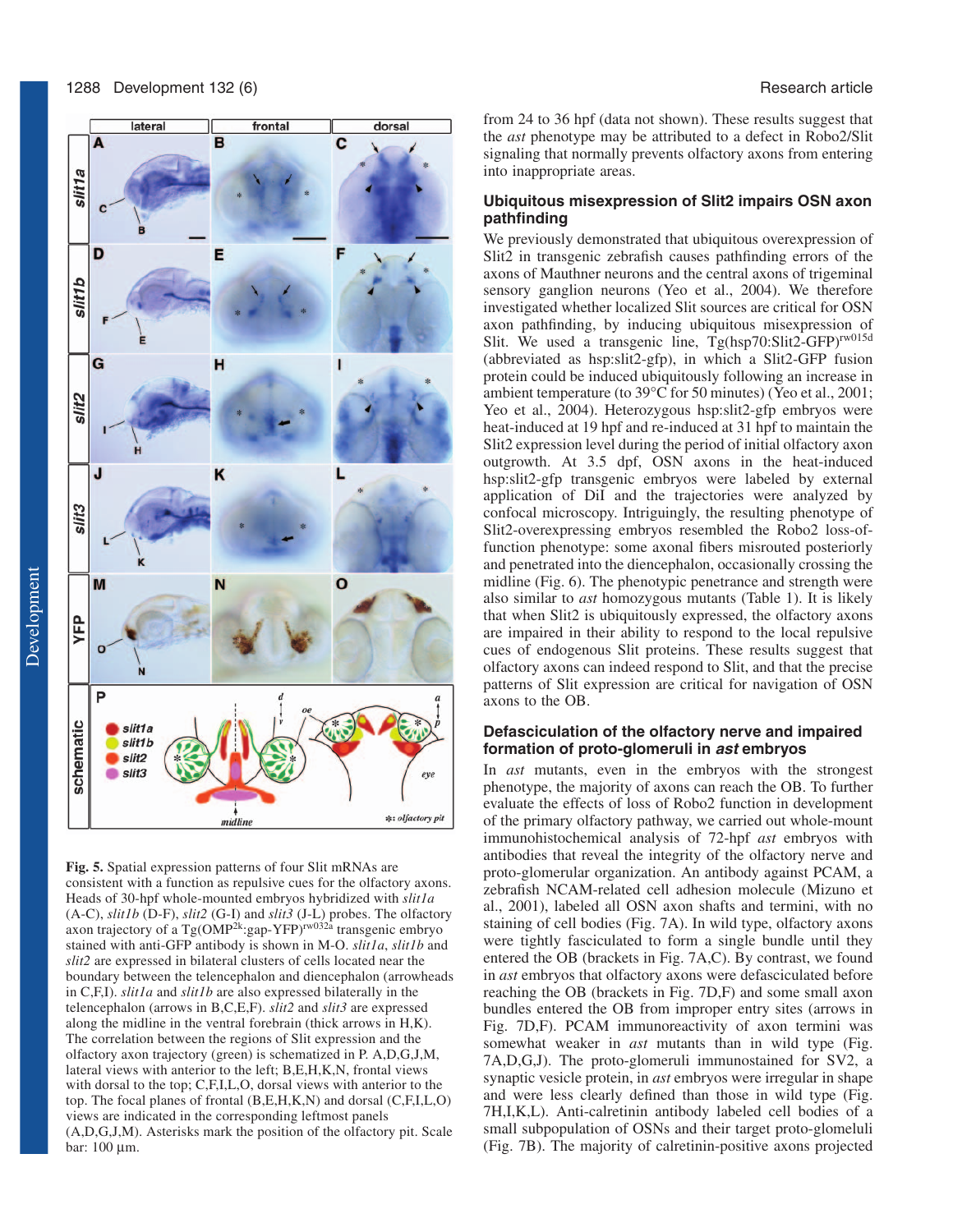

**Fig. 6.** Ubiquitous misexpression of Slit2 causes posterior pathfinding errors of OSN axons. (A) Schematic of the experimental procedure. (B) A heterozygous hsp:slit2-gfp transgenic embryo overexpressing a Slit2-GFP fusion protein (green) and wild-type siblings at 24 hpf, which had received heat-shock treatment at 19 hpf. (C-H) One wild-type and two *hsp:slit2-gfp*/+ examples are shown. In Slit2-overexpressing embryos, some axonal fibers are deviated from the normal pathway and extend posteriorly (arrowheads and arrows in E-H), occasionally crossing the midline (arrows in E,F). C,E,G, frontal views with dorsal to the top; D,F,H, dorsal views with anterior to the left. Scale bar: 100 µm.

laterally to form two discrete proto-glomeruli in wild type (thick arrows in Fig. 7B,C), whereas in *ast* mutants, only one irregularly shaped proto-glomerulus was seen at the lateralmost position of the OB (thick arrows in Fig. 7E,F). This aberrant calretinin-positive proto-glomerulus in *ast* mutants was somewhat larger in size than the normal calretinin-positive proto-glomerulus seen in wild type, implying the loss of proper segregation of these proto-glomeruli in *ast* mutants. These results demonstrate that Robo2 function is necessary for maintaining the integrity of the olfactory nerve and protoglomerular organization.

#### *ast adults show disorganized glomerular map of OB*

We found that a specific subpopulation of OSNs projecting their axons mainly to the dorsal and medial portion of the OB express YFP under the control of zebrafish OMP promoter (Fig. 3D; Fig. 8A) (Y.S., N.M. and Y.Y., unpublished), although this had not been described in the previous studies using the OMP promoter (Çelik et al., 2002; Yoshida et al., 2002). As the projection patterns of YFP-labeled axons were essentially the same in the four independent lines generated (data not shown), the restriction of expression to a subpopulation of OSNs is probably not due to a positional effect of the transgene integration sites. To elucidate whether the loss of Robo2 function affects the topographic glomerular map of the OB in adult fish, we examined the spatial arrangement of glomeruli innervated by YFP-labeled axons in *ast*/*ast*;*omp:yfp*/+ adults. OBs of *ast* adults [dorsal-to-ventral (D-V) thickness, 460±10 µm; anterior-to-posterior (A-P) length, 458±9 µm; medial-to-lateral (M-L) width, 458±4 µm; *n*=5, mean±s.e.m.] were slightly smaller in size than those of wild-type adults (D-V, 508±6 µm; A-P, 492±8 µm; M-L, 442±6 µm; *n*=5; Fig. 8A-D). Whole-mount observation of OBs revealed that in *ast* mutants, dorsally projecting YFP-labeled fibers were reduced in number, whereas the intensity of YFP

fluorescence in the ventral portion of the OB was increased (Fig. 8A,C). Notably, the posterolaterally located YFP-labeled glomeruli observed in wild type (arrowheads in Fig. 8A) were not observed in *ast* adults (Fig. 8C), whereas ectopic glomerulus-like structures were found in the posteroventral portion of the OB (arrows in Fig. 8C). A similar projection pattern was observed in all individual *ast* adults (*n*=6). We also found that only one *ast* adult exhibited a posterior misprojection outside of the OB (Fig. 8E,F), although all *ast* embryos showed posterior pathfinding errors at 3.5 dpf (Table 1). This implies the retraction or elimination of the posteriorly misrouted axons during maturation, so that the ectopic glomerulus-like structures seen in the posteroventral portion of OB (arrows in Fig. 8C) might be formed by the retracted axons. To analyze the spatial arrangement of glomeruli in more detail, we carried out immunohistochemical staining of OB sagittal sections (Fig. 8B,D). The sections were counterstained with an anti-SV2 antibody to distinguish the glomerular layer from the olfactory nerve layer. In *ast* mutants, YFP-labeled axons ectopically innervated anteroventral and posteroventral glomeruli (arrows in Fig. 8D). In addition, aberrant axonal fascicles penetrated deep into the cellular layer of the OB (arrowheads in Fig. 8D) and eventually formed glomeruli in the posterodorsal region. Thus, glomerular organization of the OB is perturbed in *ast* adults despite the fact that *robo2* expression in the OE is restricted to embryos at stages between 20 and 36 hpf (Fig. 1). These results suggest an importance of early olfactory axon guidance in determining a topographic glomerular map in the adult OB.

## *Discussion*

We show that Robo2/Slit signaling controls navigation of the early growing olfactory axons toward the OB primordium. Furthermore, we demonstrate that the spatial arrangement of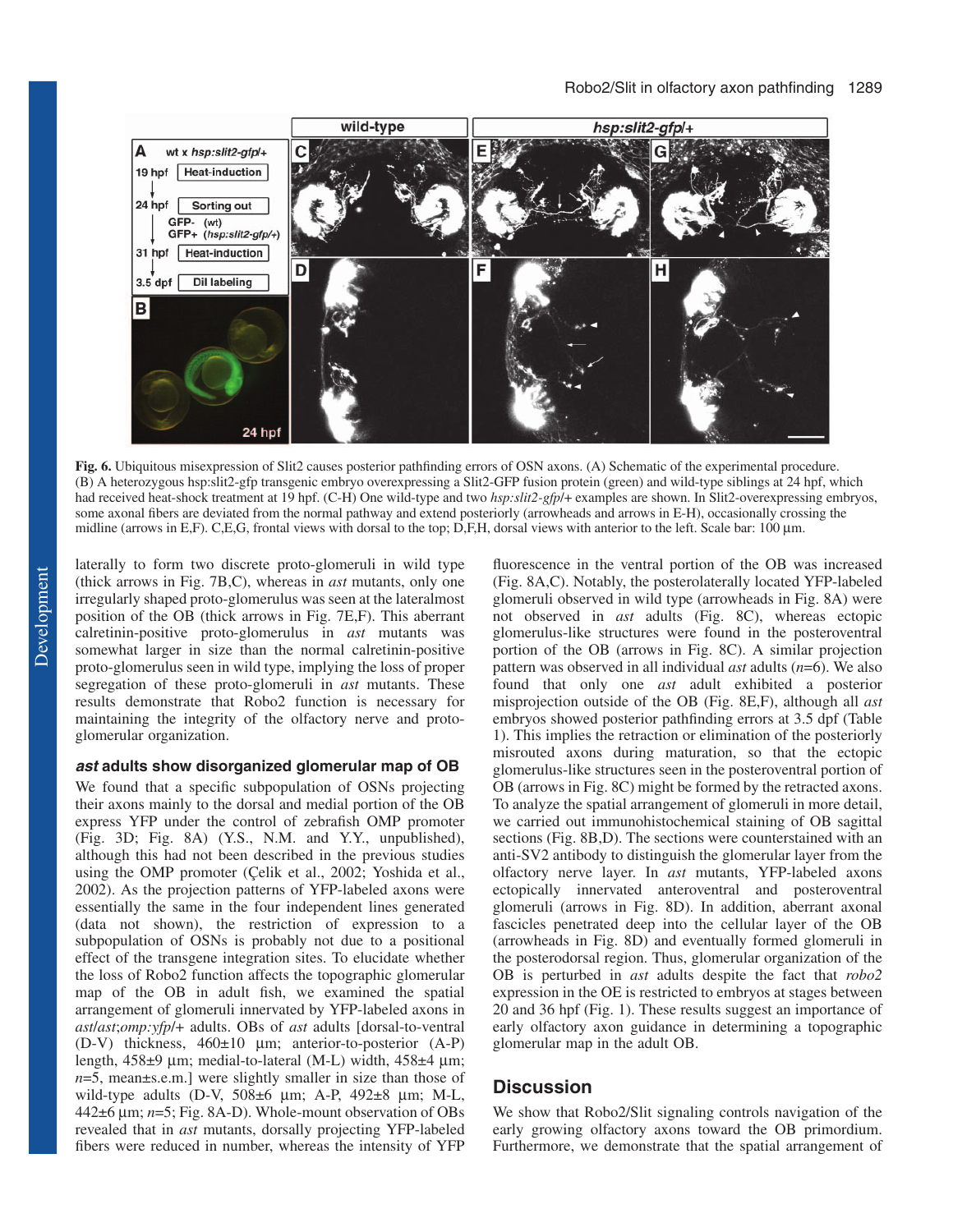

glomeruli in the adult OB is perturbed by loss of Robo2 function. These results support the notion that the initial axonal scaffold established during embryogenesis is essential for determining a topographic glomerular map.

## **Robo2 steers early olfactory axons toward the OB primordium**

Whitlock and Westerfield reported that the initial connections between the olfactory placode and the OB primordium were provided by the axons of a transient population of unipolar neurons, which they called 'pioneer' neurons (Whitlock and Westerfield, 1998). *robo2* is transiently expressed in the olfactory placode and its temporal expression parallels the axon outgrowth of unipolar neurons (Fig. 1). Moreover, the unipolar neurons express *robo2* and make pathfinding errors without Robo2 function (Fig. 4). These results suggest that Robo2-mediated signaling directly regulates the axon pathfinding of the unipolar neurons.

OSN axons also make pathfinding errors in *ast* embryos. Similar to the unipolar neurons, Robo2 may directly regulate the axon pathfinding of early developing OSNs, because these neurons also express *robo2* (Fig. 4). Alternatively, the axons of OSNs may make pathfinding errors non-autonomously by following the misrouted axons of the presumptive 'pioneer' unipolar neurons in *ast* mutants. It has been reported that

**Fig. 7.** *ast* embryos show defasciculation of the olfactory nerve and impaired protoglomerular organization. Frontal views of the head of wild-type (A-C,G-I) and *ast* homozygous (D-F,J-L) 72-hpf embryos stained with antibodies against PCAM (A,D,G,J; green in C,F,I,L), calretinin (B,E; magenta in C,F) and SV2 (H,K; magenta in I,L). (A-F) In wild type, olfactory axons maintain a tightly fasciculated state until they enter the OB (brackets in A,C). By contrast, olfactory axons in *ast* are defasciculated before reaching the OB (brackets in D,F) and some fibers enter the OB from improper entry sites (arrows in D,F). Calretininpositive axons mainly project laterally to form two discrete proto-glomeruli in wild type (thick arrows in B,C), whereas in *ast*, only one irregularly shaped proto-glomerulus is seen at the lateralmost position in the OB (thick arrows in E,F). (G-L) Proto-glomeruli stained with antibodies against PCAM and SV2 in *ast* embryos (J-L) are less clearly defined than those in wild type (G-I). d, dorsal; v, ventral; m, medial. Scale bar: 50 µm.

ablation of the unipolar neurons results in misrouting of the following OSN axons (Whitlock and Westerfield, 1998), suggesting that the unipolar neurons provide an essential scaffold for subsequently projecting OSN axons. In the absence of the unipolar neurons, the misrouted OSN axons typically extend posteriorly toward the diencephalon (Whitlock and Westerfield, 1998), resembling the trajectory in *ast* embryos observed in this study (Fig. 2). Further experiments, such as inhibition of Robo2 function selectively in the unipolar neurons, will clarify whether or not the OSN axons make pathfinding errors cell-autonomously.

## **Slit proteins act as surround repulsive cues for olfactory axons**

The summed region of Slit expression and the trajectory of *robo2*-expressing early olfactory axons are situated in a complementary manner, consistent with a function of Slit proteins as chemorepulsive ligands for Robo2. The spatial expression patterns of Slit genes could explain how the pathfinding errors observed in *ast* are normally prevented. *slit1a*, *slit1b* and *slit2* expressed near the telencephalon/ diencephalon boundary (arrowheads in Fig. 5C,F,I) could function as a barrier to prevent olfactory axons from entering into the diencephalon. *slit2* and *slit3* along the midline in the ventral forebrain (thick arrows in Fig. 5H,K) could act to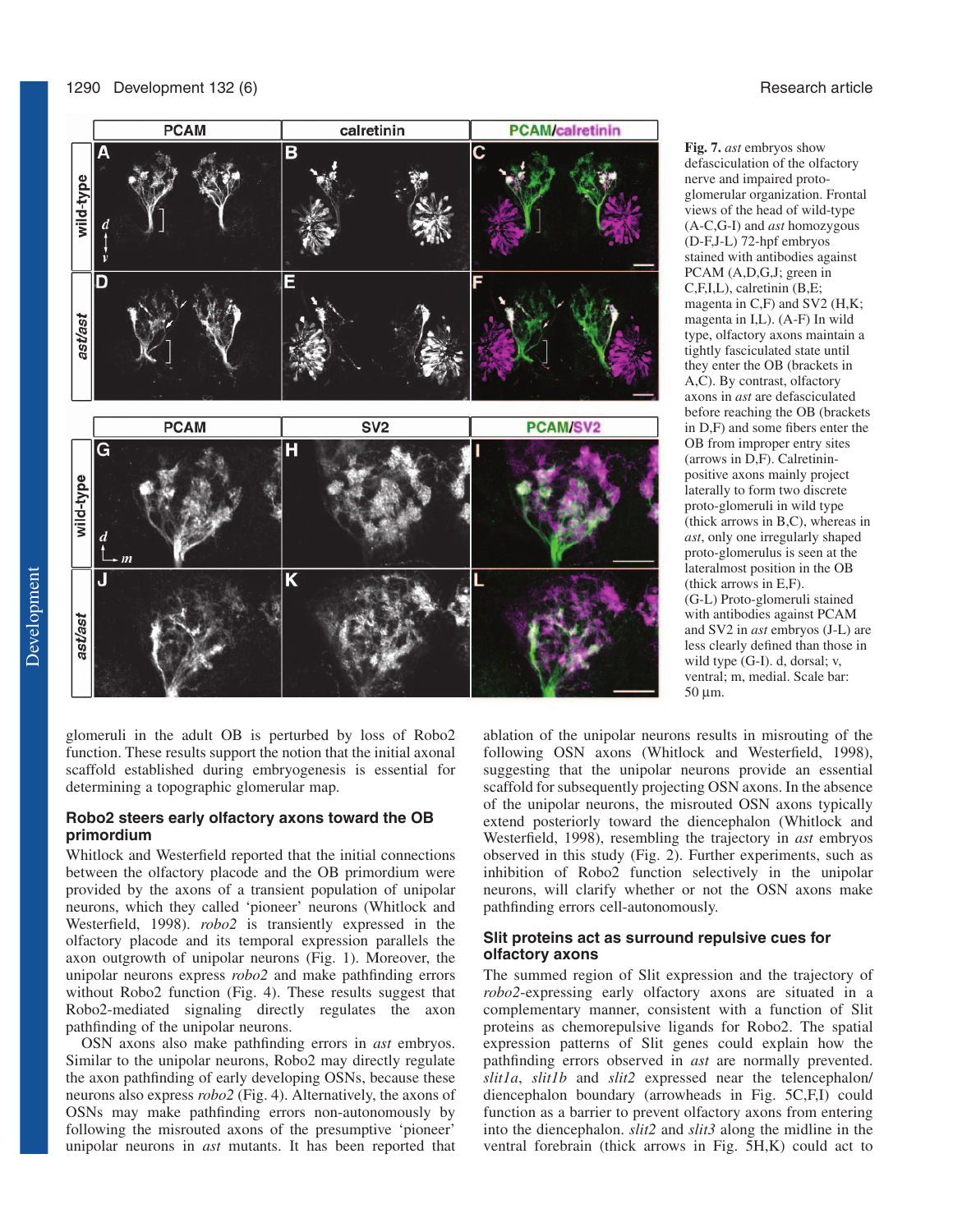**Fig. 8.** *ast* adults exhibit a disorganized glomerular map of the OB. The projection pattern of a subpopulation of OSNs was visualized by the OMP promoter-directed YFP expression in *omp:yfp*/+ and *ast*/*ast*;*omp:yfp*/+ adults. (A,C) Whole-mount lateral views of OBs under a fluorescence stereomicroscope. Note that the posterolaterally located glomeruli observed in wild type (arrowheads in A) are not present in *ast* mutants (C), whereas ectopic glomerulus-like structures are seen in the posteroventral portion of the OB in *ast* mutants (arrows in C).



(B,D) Double immunostaining with antibodies against YFP (green) and SV2 (magenta) of sagittal sections through the entrance point of the olfactory nerve at the anterior tip of OB. YFP-labeled axons ectopically innervate anteroventral and posteroventral glomeruli in *ast* mutants (arrows in D). In addition, aberrant axonal fascicles penetrate through the cellular layer of the OB (arrowheads in D). (E) Whole-mount lateral view of the left telencephalic hemisphere in an *ast* adult. A single fluorescent fascicle passes through the posteroventral surface of the OB and penetrates into the ventral telencephalic area (arrowheads). (F) Higher magnification view of the misprojecting fascicle shown in E. ob, olfactory bulb; R, right; L, left; D-tel, dorsal telencephalon; V-tel, ventral telencephalon; a, anterior; d, dorsal. Scale bar: in C, 250 µm for A,C; in D, 100  $\mu$ m for B,D; in E, 250  $\mu$ m; in F, 100  $\mu$ m.

promote dorsally directed outgrowth and to prevent midlinecrossing. Telencephalic *slit1a* and *slit1b* (arrows in Fig. 5B,C,E,F) could play a role in limiting the extension of olfactory axons on the surface of the OB. Thus, the spatial expression patterns of Slit genes support a 'surround repulsion' model, in which chemorepulsive cues produced by surrounding tissues channel axons into a specific route (Keynes et al., 1997).

We demonstrate that ubiquitous misexpression of Slit2 causes OSN axon pathfinding errors resembling the *ast* phenotype. It is surprising that the OSN axons do not simply retract or stall. However, a similar situation was observed following Slit2 overexpression with Mauthner axons (Yeo et al., 2004) and retinal axons (L.D.H. and C.-B.C., unpublished). Mauthner axons aberrantly re-cross the midline and retinal axons display an *ast*-like phenotype. Moreover, when Slit is pan-neurally expressed throughout the CNS of *Drosophila*, commissural axons exhibit an abnormality resembling the lossof-function phenotype of Robo (Kidd et al., 1999). In all cases, ubiquitous Slit overexpression does not prevent axon outgrowth, but causes axon misrouting. Such phenotypes of Slit overexpression could be explained by a hypothetical 'gradient reading' model in which axonal growth cones would change their direction by reading a concentration gradient of a guidance cue (Walter et al., 1990). In this model, the repulsive cue does not influence the axonal outgrowth activity of neurons. Therefore, even if the gradient of Slit were lost by forced ubiquitous expression of Slit2, the OSN axons would not stall, and would grow well on a uniform field of the repulsive cue. However, an alternative possibility cannot be excluded: the OSN growth cones habituate and lose sensitivity to Slit by the continuous exposure of a high concentration of exogenous Slit2. In either case, the phenotype of Slit2 overexpression strongly suggests that OSN axons are responsive to Slit secreted from local sources and that the

precise patterns of Slit expression are crucial for OSN axon pathfinding.

Although Robo2/Slit signaling is important for the proper navigation of the nascent olfactory axons toward the OB primordium, other guidance mechanisms must be involved in this process, as evidenced by the fact that many olfactory axons can reach the OB primordium in *ast* embryos (Fig. 3). In rodents, cell adhesion molecules, such as L1 and NCAM, have been implicated in the initial assembly of olfactory pathway (Gong and Shipley, 1996; Whitesides and LaMantia, 1996). In zebrafish, L1 (Tongiorgi et al., 1995), NCAM and its related molecule PCAM (N.M. and Y.Y., unpublished) are also expressed in the olfactory placode at the time of initial axon outgrowth, and are thus candidate molecules functioning in concert with Robo2. Netrins act as attractive cues via transmembrane receptors of the DCC subgroup of Ig superfamily (Chisholm and Tessier-Lavigne, 1999). In rat, Netrin 1 expression is associated with DCC-positive olfactory axons only during the period of initial olfactory axon outgrowth (Astic et al., 2002), suggesting that Netrin 1 may play a role in promoting outgrowth of the nascent olfactory axons toward the OB primordium. Thus, it is likely that the combinatorial actions of attractive and repulsive cues mediate the proper navigation of the early growing olfactory axons.

## **Robo2 is required for maintaining integrity of the olfactory nerve and proto-glomerular organization**

Analysis of the olfactory nerve in 72-hpf *ast* embryos revealed that Robo2 is required to maintain olfactory axons in a tightly fasciculated state until they reach the developing OB. A feasible mechanism is that secreted Slit proteins near the olfactory nerve act to maintain axons within the main bundle through surround repulsion. Alternatively, a Slit-independent mechanism may be involved in fasciculation of the olfactory nerve, because the fasciculation defect in Slit2-overexpressing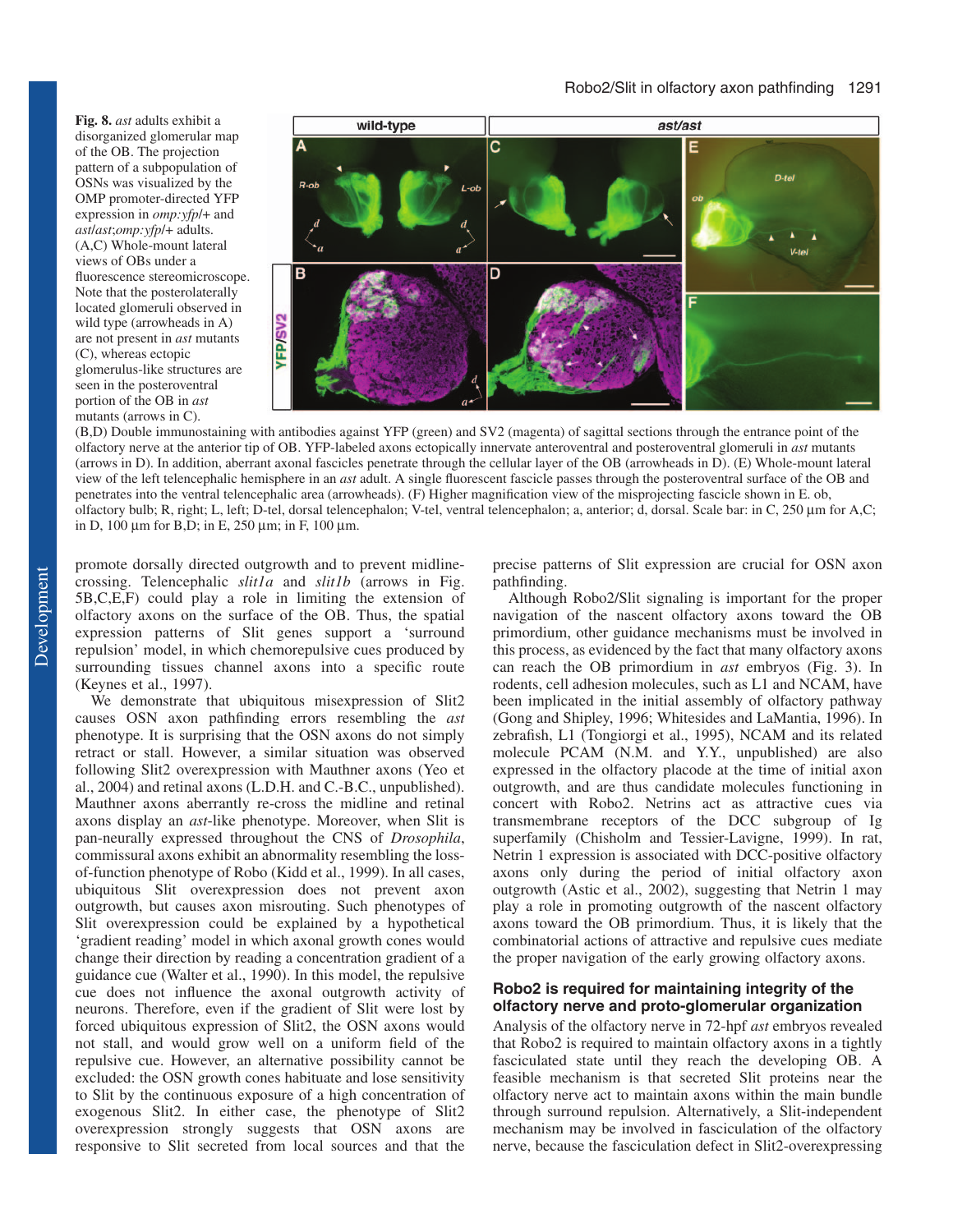embryos is somewhat less severe than that in *ast* mutants (data not shown). Homophilic and heterophilic interactions of cell adhesion molecules are thought to be important for axonal fasciculation. A recent in vitro study has shown that human Robo1 and Robo2 exhibit homophilic binding activity, as do the Ig superfamily adhesion molecules (Hivert et al., 2002). Thus, Robo2 may regulate the adhesive property of olfactory axons via a homophilic binding mechanism in vivo.

A bilateral symmetric and stereotyped arrangement of protoglomeruli in the developing OB becomes evident between 48 and 72 hpf, after *robo2* expression in the olfactory placode has been downregulated. The proto-glomerular organization is impaired in *ast* embryos at 72 hpf, as revealed by staining with antibodies against SV2, PCAM and calretinin (Fig. 7). The precise mechanism that could explain such defects in *ast* embryos is unclear. One possibility is that a tightly fasciculated state of the olfactory nerve before reaching the developing OB could be crucial for the subsequent formation of protoglomeruli. Aberrant defasciculation of the olfactory nerve in *ast* embryos results in the entrance of some fibers into OB from improper positions (arrows in Fig. 7D-F). These axons could encounter an inappropriate environment of putative guidance cues within the developing OB, leading to abnormal axonal sorting and impaired proto-glomerular formation. Alternatively, Robo2 expressed in the developing OB (Fig. 1) may contribute to dendritic morphogenesis of OB neurons and formation of proto-glomeruli, because Robo/Slit signaling has been shown to regulate dendritic development of cortical pyramidal neurons in rodents (Whitford et al., 2002). Selective removal of Robo2 function in the peripheral olfactory neurons or the OB neurons will be necessary to distinguish these possibilities.

#### **Impaired glomerular map in adult ast OB**

*ast* adults exhibit impaired spatial arrangement of glomeruli in the OB (Fig. 8). Robo/Slit signaling has recently been implicated in topographic axonal projections in the *Drosophila* olfactory system (Jhaveri et al., 2004) and in the mouse vomeronasal system (Knöll et al., 2003; Cloutier et al., 2004). In *Drosophila*, different populations of OSNs express distinct combinations of Robos, and perturbation of Robo levels by loss of function or ectopic expression causes aberrant positioning of OSN axon termini in the antennal lobe. In mouse, Robo2 is expressed by the axons of vomeronasal sensory neurons located in the basal zone of the vomeronasal organ (VNO), whereas Slit1 and Slit3 are expressed in the accessory olfactory bulb (AOB), with a higher concentration in the anterior region where the axons from basal VNO do not project (Knöll et al., 2003). *slit1* deficient mice exhibit ectopic innervation of anterior AOB by the axons from basal VNO (Cloutier et al., 2004). In both cases (fly and mouse), Robos are expressed in peripheral sensory neurons throughout the period when the topographic axonal projection is established.

By contrast, the expression of zebrafish *robo2* in peripheral olfactory neurons is restricted between 20 and 36 hpf (Fig. 1). Thus, Robo2 function in OSNs should be limited to the initial phase of olfactory axon pathfinding. We found that *ast* adults exhibit abnormal innervation of ventral glomeruli by YFPlabeled axons, concomitant with the reduction of dorsally projecting fibers, despite the continual renewal of OSNs throughout life. This finding raises a possibility that later developing OSNs project their axons to target glomeruli using the pre-existing fibers as a scaffold. Removal of Robo2 function causes ventromedial and posterior pathfinding errors of early growing olfactory axons (Figs 2, 3), probably due to the loss of sensitivity to Slit2/Slit3 and Slit1a/Slit1b expressed ventromedially and posteriorly adjacent to the OB primordium, respectively (Fig. 5). Later developing OSN axons would follow the trajectory of early misrouting axons, resulting in the ectopic innervation of ventral glomeruli and thus the maintenance of an aberrant topographic map in adult. However, it also seems possible that later OSN axons do not rely on any pre-existing fibers for pathfinding, but rather depend on their targets, as the formation of proto-glomeruli is impaired in *ast* embryos (Fig. 7). Further experiments will be required to verify these possibilities.

In conclusion, Robo2/Slit signaling guides early growing olfactory axons toward the OB primordium and is required for constructing a precise glomerular map in the adult OB.

We thank Toshio Miyashita (RIKEN BSI) for continual advice on this research; Osamu Uemura (RIKEN BSI) for technical advice on the generation of transgenic zebrafish; and Nobuaki Tamamaki (Kumamoto University) for the gift of the rabbit ant-GFP antibody. We also thank members of the Yoshihara and Okamoto laboratories for helpful discussions. This work was supported in part by: a Grantin-Aid for Young Scientists to N.M. and a Grant-in-Aid for Scientific Research on Priority Area (C) – Advanced Brain Science Project – to Y.Y. from the Ministry of Education, Culture, Sports, Science, and Technology of Japan; by Special Coordination Funds for Promoting Science and Technology to Y.Y. from Japan Science and Technology Corporation (JST); and by NIH grant R01 EY12873 to C.-B.C.

#### **References**

- **Astic, L., Pellier-Monnin, V., Saucier, D., Charrier, C. and Mehlen, P.** (2002). Expression of netrin-1 and netrin-1 receptor, DCC, in the rat olfactory nerve pathway during development and axonal regeneration. *Neuroscience* **109**, 643-656.
- **Bagri, A., Marin, O., Plump, A. S., Mak, J., Pleasure, S. J., Rubenstein, J. L. and Tessier-Lavigne, M.** (2002). Slit proteins prevent midline crossing and determine the dorsoventral position of major axonal pathways in the mammalian forebrain. *Neuron* **33**, 233-248.
- **Çelik, A., Fuss, S. H. and Korsching, S. I.** (2002). Selective targeting of zebrafish olfactory receptor neurons by the endogenous OMP promoter. *Eur. J. Neurosci.* **15**, 798-806.
- **Chisholm, A. and Tessier-Lavigne, M.** (1999). Conservation and divergence of axon guidance mechanisms. *Curr. Opin. Neurobiol.* **9**, 603-615.
- **Cloutier, J. F., Sahay, A., Chang, E. C., Tessier-Lavigne, M., Dulac, C., Kolodkin, A. L. and Ginty, D. D.** (2004). Differential requirements for semaphorin 3F and Slit-1 in axonal targeting, fasciculation, and segregation of olfactory sensory neuron projections. *J. Neurosci.* **24**, 9087-9096.
- **Cutforth, T., Moring, L., Mendelsohn, M., Nemes, A., Shah, N. M., Kim, M. M., Frisen, J. and Axel, R.** (2003). Axonal ephrin-As and odorant receptors: coordinate determination of the olfactory sensory map. *Cell* **114**, 311-322.
- **Dynes, J. L. and Ngai, J.** (1998). Pathfinding of olfactory neuron axons to stereotyped glomerular targets revealed by dynamic imaging in living zebrafish embryos. *Neuron* **20**, 1081-1091.
- **Feinstein, P. and Mombaerts, P.** (2004). A contextual model for axonal sorting into glomeruli in the mouse olfactory system. *Cell* **117**, 817-831.
- **Feinstein, P., Bozza, T., Rodriguez, I., Vassalli, A. and Mombaerts, P.** (2004). Axon guidance of mouse olfactory sensory neurons by odorant receptors and the beta2 adrenergic receptor. *Cell* **117**, 833-846.
- **Fricke, C., Lee, J. S., Geiger-Rudolph, S., Bonhoeffer, F. and Chien, C. B.** (2001). *astray*, a zebrafish roundabout homolog required for retinal axon guidance. *Science* **292**, 507-510.
- **Gong, Q. and Shipley, M. T.** (1996). Expression of extracellular matrix